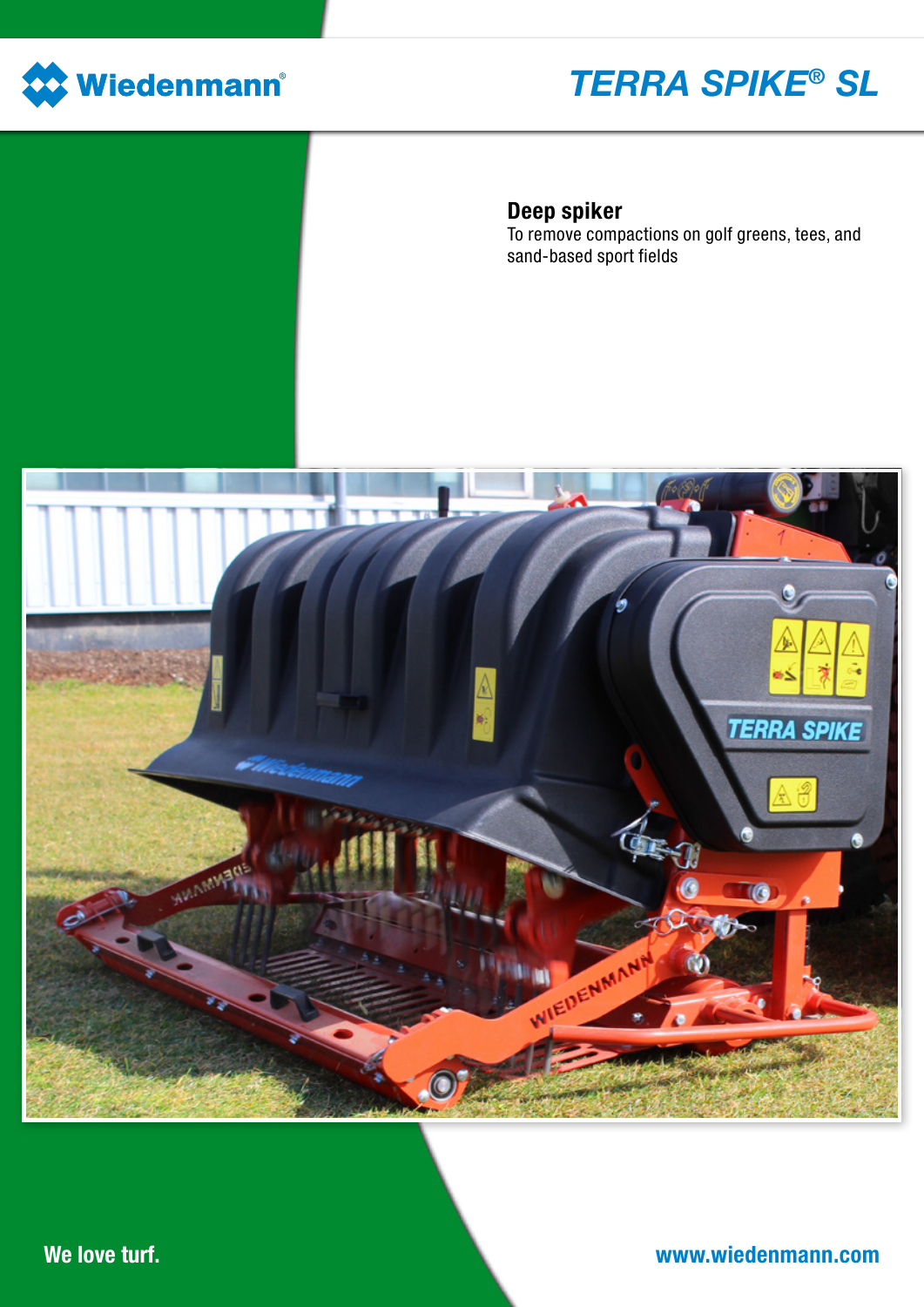| <b>TECHNICAL DATA</b>                                                                     |                |                                                |                         |
|-------------------------------------------------------------------------------------------|----------------|------------------------------------------------|-------------------------|
| Working width in mm:                                                                      | 1,400          | Weight with rear roller in kg approx.:         | 470                     |
| Maximum working depth in mm:                                                              | 210            | Dimensions L/W/H in mm approx.:                | 980/1,770/1,120         |
| QuickSet/QuickChange/VibraStop/TwinDrive                                                  | <b>Series</b>  | Maximum permissible PTO output in kW/HP:       | 26 kW/35 HP             |
| Minimum lifting capacity of the tractor in kg:                                            | 625            | Solid tines diameter in mm:                    | 8, 10, 12, 16           |
| Coring tines diameter in mm:                                                              | 10, 12, 16, 20 | <b>Rear roller</b>                             | <b>Series</b>           |
| <b>Swath board</b>                                                                        | Optional       | <b>Turf retainer</b>                           | <b>Optional</b>         |
| Exchangeable tine heads for upwards ejecting coring tines                                 |                | Optional                                       |                         |
| Max. area coverage for crankshaft speed 280 RPM                                           |                | Hole spacing from 55 mm at a speed of 0.9 km/h | 1,250 m <sup>2</sup> /h |
| Max. area coverage for crankshaft speed 360 RPM                                           |                | Hole spacing of 55 mm at a speed of 1.2 km/h   | 1,660 m <sup>2</sup> /h |
| Max. area coverage for crankshaft speed 485 RPM                                           |                | Hole spacing of 55 mm at a speed of 1.6 km/h   | $2,200 \text{ m}^2/h$   |
| Descriptions and illustrations are not binding. Changes in design and execution reserved. |                |                                                |                         |

## *TERRA SPIKE® SL*



#### TERRA SPIKE® SL The lightweight among the TERRA SPIKEs

With the TERRA SPIKE® SL, Wiedenmann has developed a machine which satisfies customer demands for low weight, high working depth and speed, at low drive and lifting power. Due to its low weight of less than 500 kg, operation with tractors in the 25 HP class is possible without any problems.

Time is money – this guiding principle applies today more than ever in professional turf maintenance. No matter whether you maintain sports fields or golf courses, the time for maintenance is continuously getting scarcer while the players' expectations on the quality of the turf are increasing at the same time. Regular deep spiking and deep aeration are one of the most important prerequisites for healthy root growth.

The TERRA SPIKE<sup>®</sup> SL can be equipped with solid tines from  $8-16$  mm diameter, as well as with coring tines from 10-20 mm diameter. All these tines fit into the standard tine heads with 12 mm intake. Alternatively, Wiedenmann offers tine heads for upwards ejecting coring tines with 12 and 16 mm diameter.



When using coring tines on the TERRA SPIKE<sup>®</sup> SL, the cores can automatically be aligned in the swath by means of the optional swath board. This considerably facilitates the subsequent take-up of the cores.





#### **VibraSton**

When compactions are broken open, the grass roots can penetrate deeper into the ground and make better use of water and nutrients. The water flow and air balance are improved, thatch is removed and the shear strength is increased. However in the past, despite all technical innovations, this maintenance work was always very time-consuming. Wiedenmann has revolutionised turf maintenance and sets new standards with respect to speed, productivity and labour quality. You can save up to 60% of your previous time for performing these maintenance measures. Just as important for us as productivity is your health. We have, therefore, fitted the inimitable damping system VibraStop into the TERRA SPIKE® SL so that the work is not only carried out rapidly, but also free of stress for you and your tractor.

The TwinDrive drive concept can be furnished with various transmission ratios, so that the crankshaft speed can be optimally adapted to the performance of the available tractor.

Do not waste your valuable time on the correct setting of the working depth or the loosening angle. With the exclusive QuickSet system, you can perform these settings without tools in just a few manual operations.

The central adjustment of the loosening angle allows you to set the optimal adaptation of the loosening intensity to the respective ground conditions and degree of compaction. With the exclusive QuickChange system, arduous and time-consuming tine replacements are a chore of the past.

The TERRA SPIKE® SL is extremely service-friendly. The machine does no longer have any metallic return springs, and the number of lubricating points has been reduced to a minimum.

The high productivity of the TERRA SPIKE® SL will also convince you.



#### Tine programme

Swath board

The exclusive VibraStop system protects the driver from vibrations and the tractor and tools from damages caused by shocks and vibrations. The resulting smooth running is unique. VibraStop meets all requirements of the EU Directive 78/764/EEC with respect to whole- body vibrations. Vibrations that act on the operator are significantly reduced by the VibraStop system.

#### **TwinDrive**

The exclusive TwinDrive symmetrically introduces the power from two sides into the robust, continuous crankshaft. If harmful load peaks occur while working, e.g. if the tine strikes a stone, the impact is absorbed by the special v-ribbed belt on either side. The encapsulated drive is securely protected from dust and dirt.

#### QuickSet

The working depth is rapidly and correctly adjusted with a crank, without tools. The loosening angle is centrally adjustable with the supplied tool. The working depth and the loosening angle are easily readable on a large scale.

#### **QuickChange**

The TERRA SPIKE® SL is equipped with exchangeable tine holders. The tine heads can be rapidly exchanged with only one screw. The machine is serially equipped with tine heads for tines with 12 mm intake. Tine heads for upwards ejecting coring tines are available as an option.

#### Crankshaft

centre of gravity.

#### **Turf retainer**

spacing.

The stable, computer-optimised crankshaft is supported in large maintenance-free ball bearings. The smooth running of the TERRA SPIKE® SL will also surprise you. The gear box has been moved forward in order to optimise the position of the

The optional turf retainer prevents damage to turf that is poorly rooted. The turf retainer has been designed to match tine